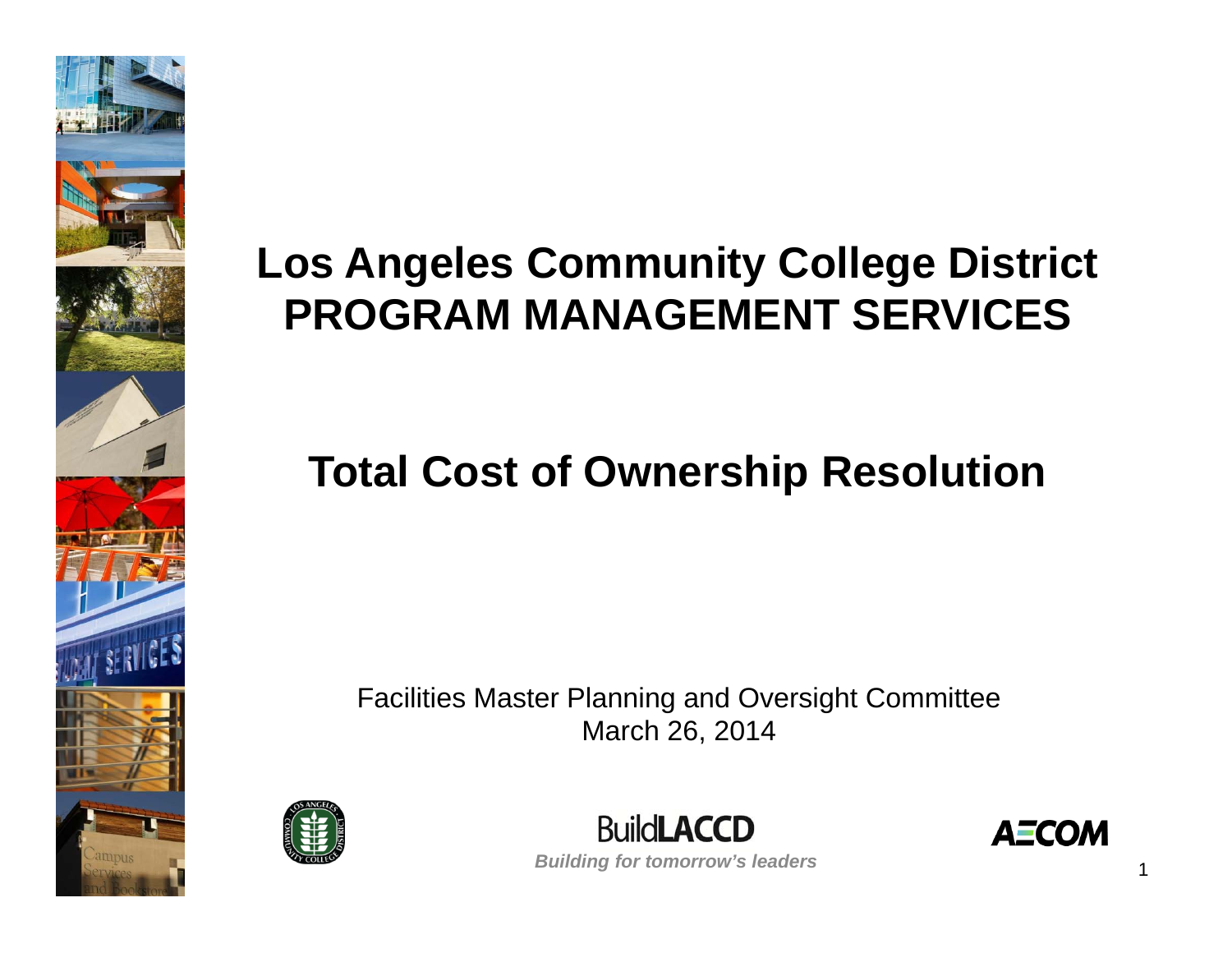

### **District Facilities**







### **BuildLACCD Building for tomorrow's leaders**



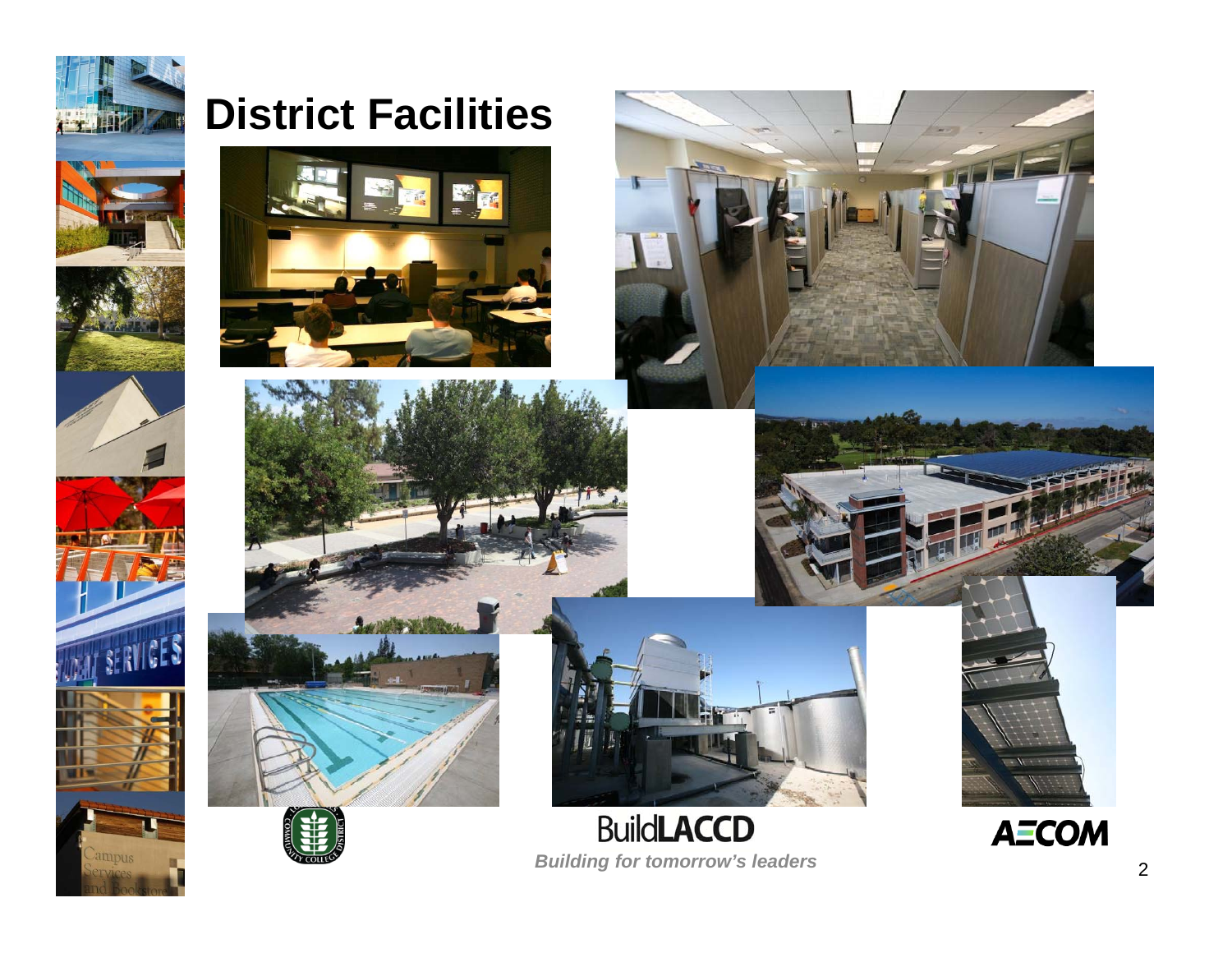

### **Building Life Cycle Costs Sources of Funds**

**1. Acquisition Costs** Build‐Buy‐Lease

### **2. Daily Maintenance Costs** Cleaning, Trash Handling, Gardening

- **3. Periodic MaintenanceCosts**Corrective, Preventive, Predictive
- **4. Utility Costs** Electricity, Gas, Water, Sewer
- **5. Capital Renewal Costs** HVAC, Water, Electric, Gas, Sewer, Roof, Fire, Safety, Streets, Tunnels
- **6. End‐of‐Life Costs** Demolition for New or Rehab



**Ruildl ACCD Building for tomorrow's leaders** 3

Gifts, Endowment, Bonds

AnnualOperating & MaintenanceBudget

Capital Allocation to Restore Physical Assets toOriginal Condition

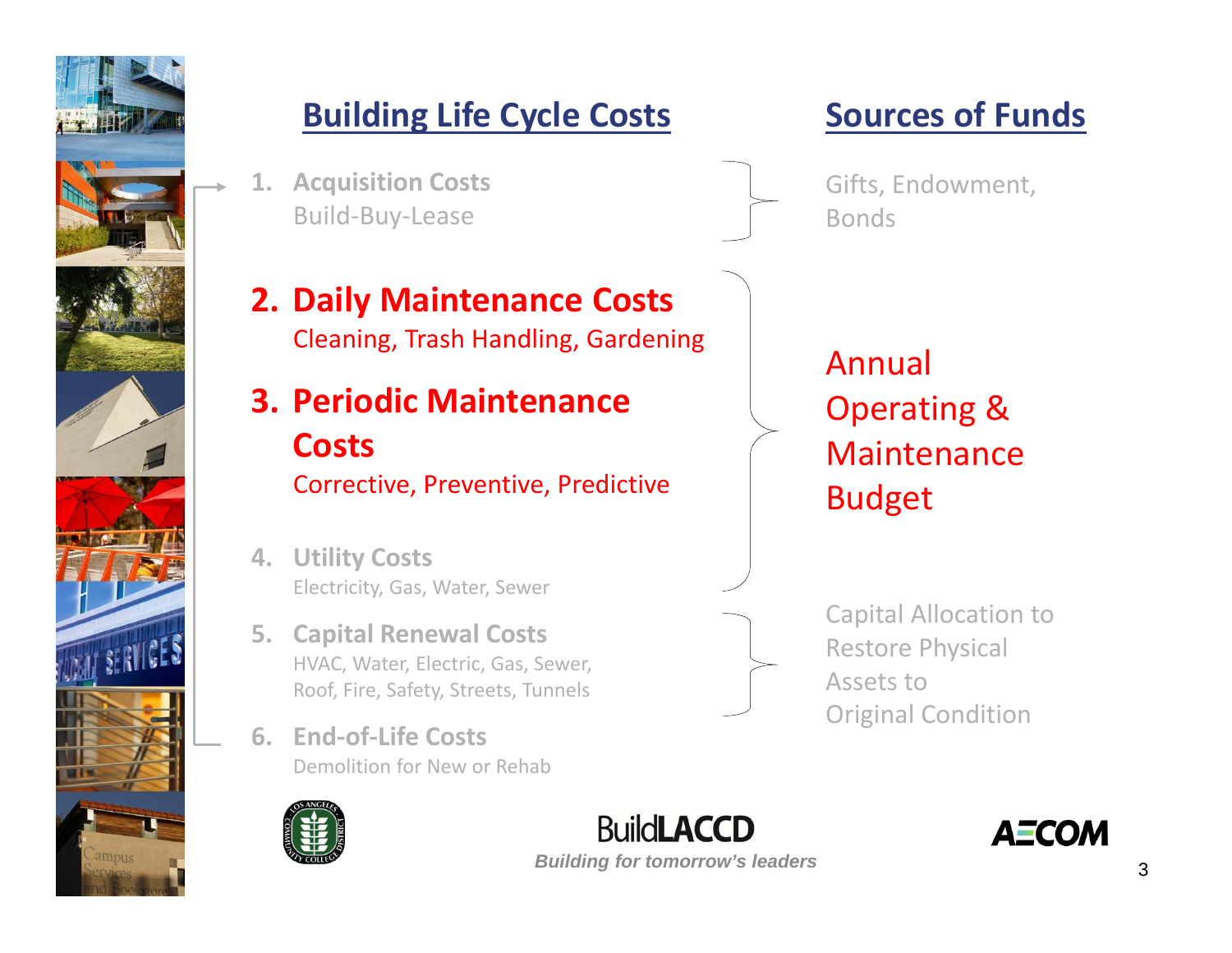

### **Facilities Performance Measurement**

- APPA Maintenance Service Level
	- Customer Service & Response Time
	- Customer Satisfaction
	- Planned maintenance vs. reactive maintenance
	- Maintenance mix
	- –Building systems reliability
	- –Service efficiency
- APPA Measurement
	- Showpiece facility
	- Comprehensive stewardship
	- Managed care (most community colleges)
	- Reactive management
	- Crisis response

*APPA = Association of Higher Education Facilities Professionals*



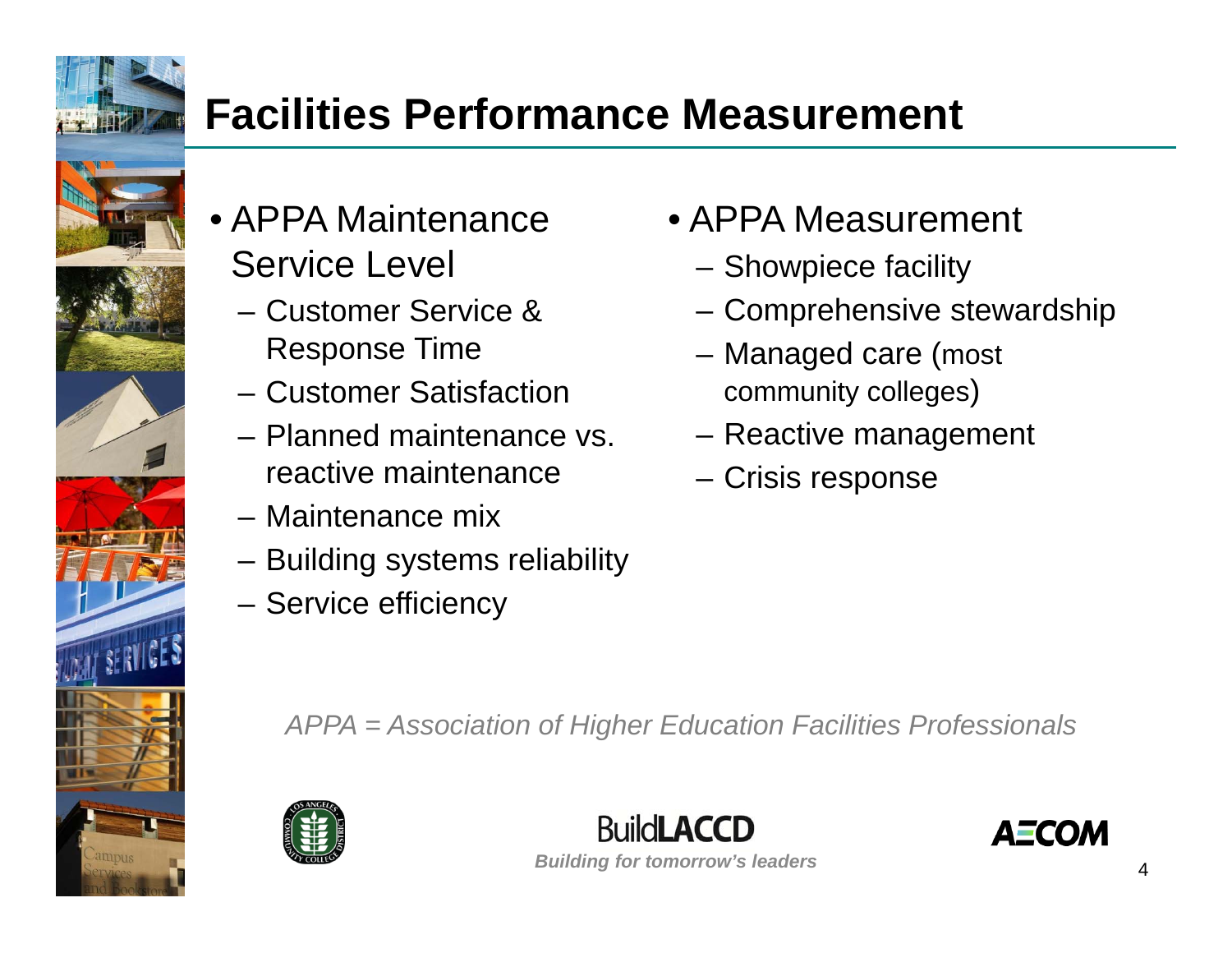

## **Facilities Performance Outcomes**

- Streamline maintenance work process
- Improve work prioritization and scheduling
- Enhance materials management
- Continue M&O workforce training
- Monitor, manage and report results
- Develop understanding of accurate service level evaluation



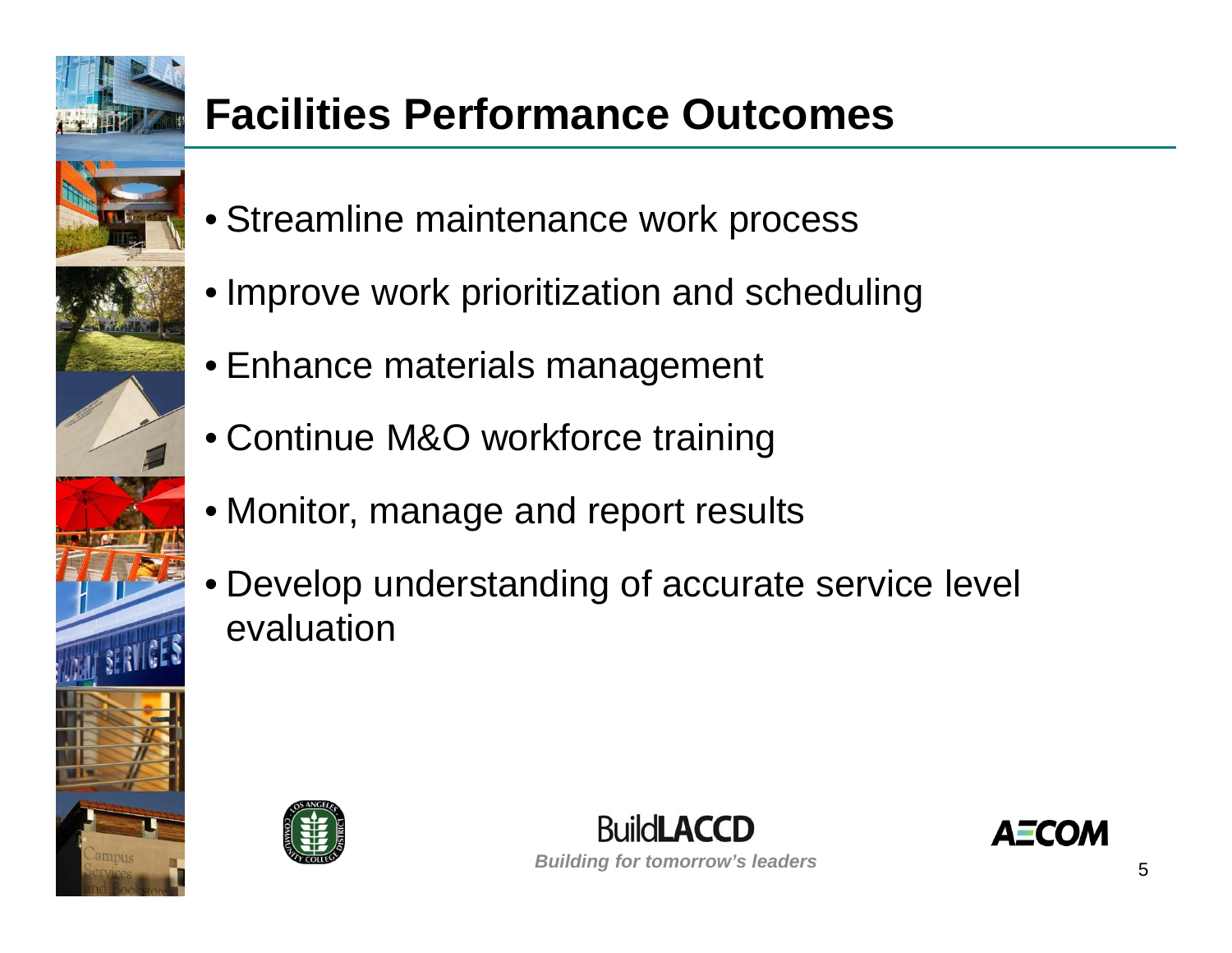

## **Desired Facilities Performance Results**

- Evaluate and monitor maintenance and operations (M&O) results to focus on continuous improvement
- Measure performance against budget to determine that district receives full value for committed resources (cost-benefit)
- **Deliver a consistent, high-quality environment across the district**